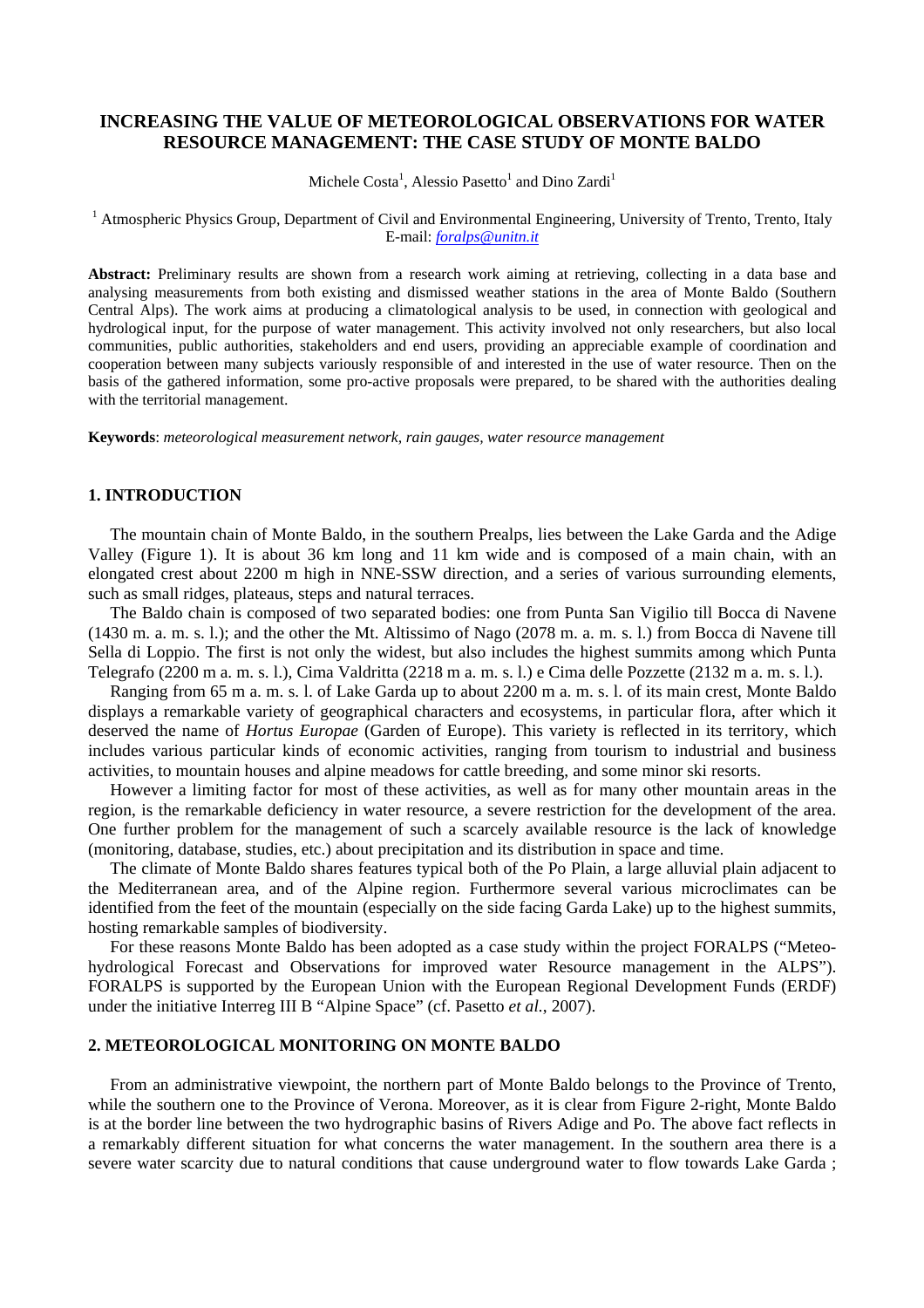while in the northern area there is a relative abundance of natural springs and water can be stored also for hydroelectric power production (as in the artificial basin of Lake Pra da Stua).

The management of this territory, rich in beauties and natural resorts, requires a detailed monitoring of environmental resources. In particular the improvement of the information concerning those resources which depend on weather an climate (such as water, tourism) could significantly improve the economic, social and cultural activities therein.

An analysis of the situation of the meteorological network in the past and the comparison with the actual one is preliminary summarised in the present contribution: a more detailed account will be available in a separate technical report in preparation (Costa, 2007). The network of meteorological stations has been drastically reduced during the last 30 years. A report of the situation is described below.

Looking at the current situation (Figure 2-left) it is clear that nowadays there is a severely inhomogeneous distribution of the weather stations in the area: while the northern part (Trento) is well covered by stations installed by the local institutions, in the southern part (Verona) the only stations remaining were installed and are currently being operated by amateurs in meteorology,. interested in specific applications, such as monitoring weather condition for assistance to tourists sailing on Lake Garda, air temperature measurement at the refuges, measurement of precipitation for the botanic garden or evaluation of conditions for optimal observations with telescopes at the astronomical observatory of Novezzina.

It is also quite evident that along the main chain, where orographic factors mostly influence the weather at local scale, there is no meteorological station. The unique exception is the weather station at the refuge Fiori del Baldo (at 1815 m a. m. s. l.), installed and managed by the owner of the refuge. Unfortunately the weather data collected in the territory of Verona are not stored and archived by any local institutions, so there is no way to have a common format and structure of dataset at the moment.

About 30 years ago the meteorological network in Monte Baldo area (Figure 2-right) was really different from the current situation: the National Hydrographic Service was in charged of the management of the hydro-meteorological network in Italy and all the data were collected and archived. During the '70s this role passed to regional Offices that autonomously decided the change, decommitment or substitution of the already present stations.

In particular in the River Adige Valley (East of the Baldo chain) several weather stations were installed and the climatology of the area was well monitored; the measured data was validated, collected and archived in the periodic publication "Annali Idrologici".

In the framework of FORALPS, some of this history database was found and collected; after that, a first elaboration was carried out in order to give contributions to the climatological characterisation of the area (Vicenzi, 2006).

The elaboration has first considered the precipitation set of data directly useful for the water management. Three records of data from as many weather stations, representative of the local territory, were selected for the period 1950-1974: the stations (figure 4) are Spiazzi (south-east part of the Monte Baldo, 930 m a. m. s. l.), San Zeno di Montagna (south west part of the Monte Baldo, 583 m a. m. s. l.) and Malcesine (along the northern Garda Lake coast, 90 m a. m. s. l.).

The dataset analysed is composed of daily precipitation measurements, that were originally aggregated in different temporal scale records: monthly, seasonal and annual records of values.

The comparison of these temporal levels of dataset showed both some similarity and some differences among the stations due to local environmental and orographic conditions.

In particular the annual mean value of precipitation are very similar for the three locations staying between 1000 mm and 1100 mm.

The elaboration of monthly and seasonal data, instead, allowed to point out different trends that are traced to the effect of local meteorological forcing such as the presence of Lake Garda: this water body determines at this scales effects much more evident from the analysis of extreme events such as high precipitation or hail, really frequent in the west part of the Monte Baldo, even at intermediate altitude and originating from the moist atmosphere upon of the lake. The Monte Baldo chain, with its position, looks like an obstacle to the movement of this phenomena that are deviated more frequently to the city of Verona than to the Adige valley.

The analysis, although utilising data from stations not uniformly distributed in the territory and for a short period of measurements, has pointed out the necessity to deeply investigate the local phenomenology in order to give corrects interpretations to the different meteorological situations and utilization of environmental resources.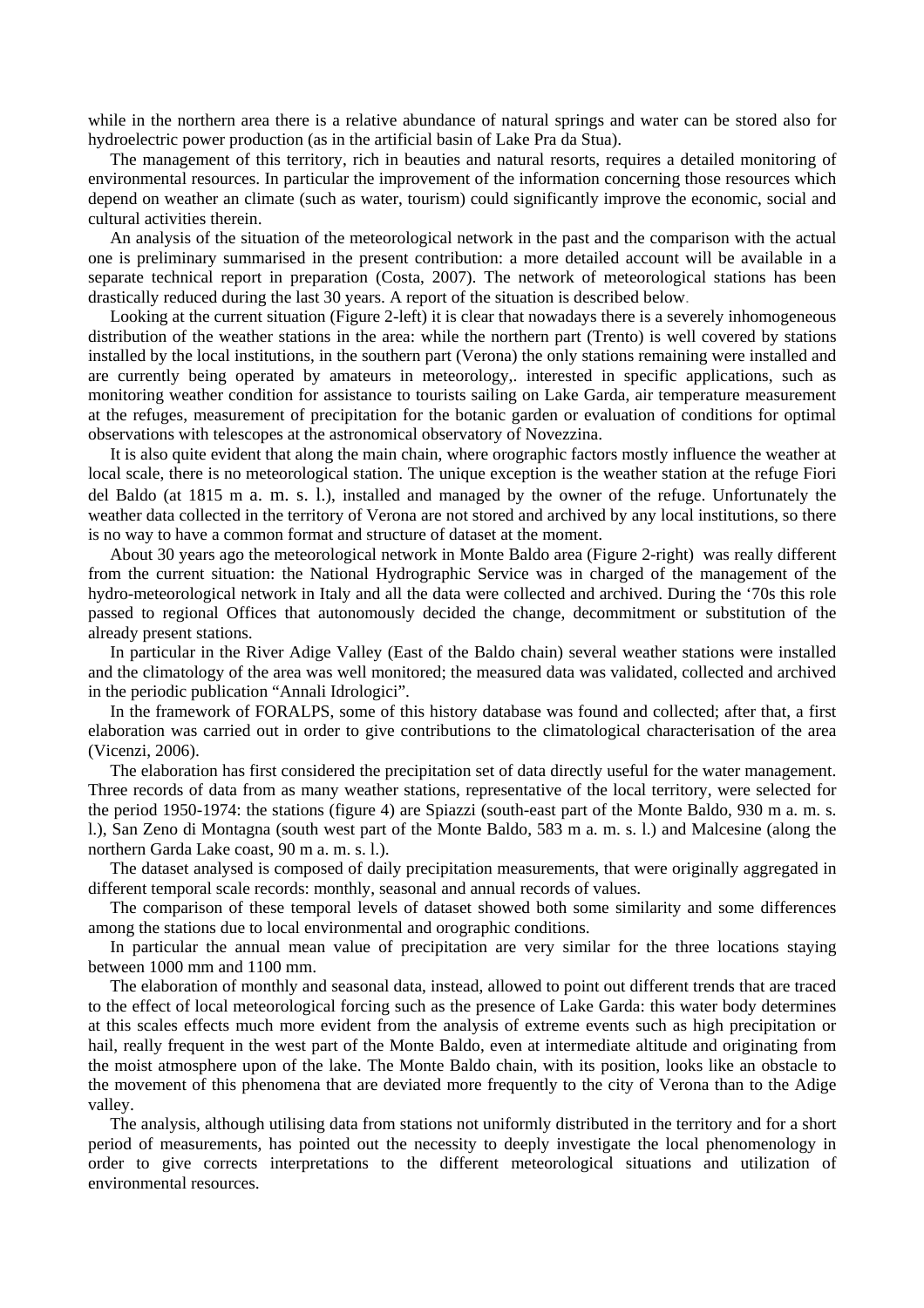

Figure 1: Overview of Monte Baldo, a "balcony" in the Prealpine chain facing the Po Plain.



**Figure 2:** Left: Present state of the weather station network on Monte Baldo. Right: Past state of the weather station network on Monte Baldo



Figure 3: Localization of the three rain gauge used for the study

## **3. CONCLUSIONS**

Thanks to the EU Project FORALPS a considerable amount of meteorological information pertaining to the monitoring of Monte Baldo and its possible applications has been collected and described. In particular an analysis of the hystoric path of the monitoring activity has been recovered; the study has permitted to localize and gather a lot of data and metadata, till now unknown also to local population.